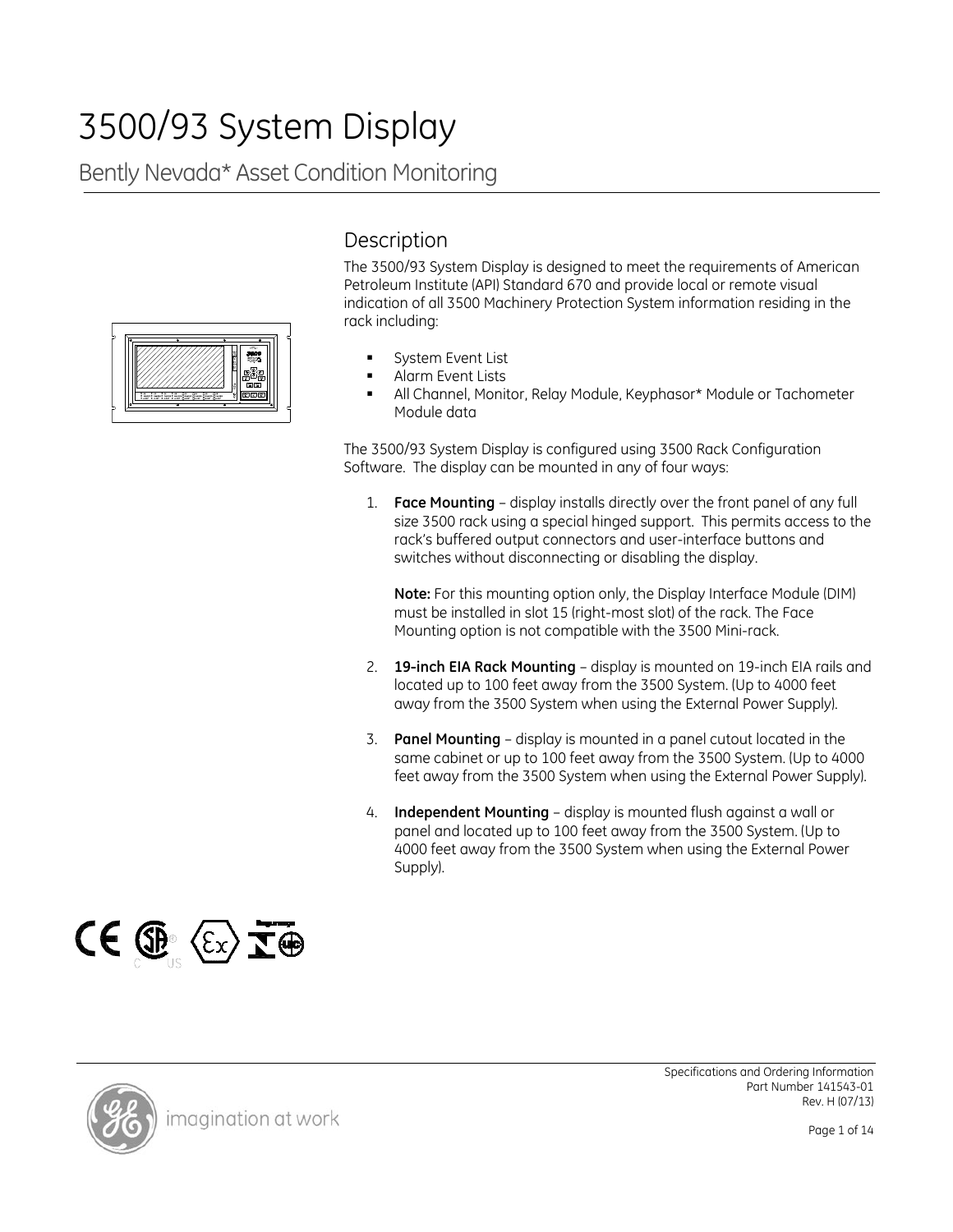Up to two displays can be connected to each 3500 rack and each display requires one empty 3500 rack slot for insertion of its corresponding DIM. When the display is not face-mounted, the cable connection between the DIM and the Display can be made from the front of the 3500 rack or from the I/O module at the rear of the rack.

Applications that require a cable longer than 100 feet must use the External Power Supply and Cable Adapter. Applications that use the back lighted Display Unit must use the External Power Supply. There are two External Power Supplies: one for connection to 115 Vac and the other for connection to 230 Vac.

The External Power/Terminal Strip Mounting Kit eases installation of External Power Supplies. The External Power/Terminal Strip Mounting Kit is designed to fit in the Independent Mount Housing. The Kit streamlines installation of an External Power Supply in both the Independent Mount Housing or a user supplied housing.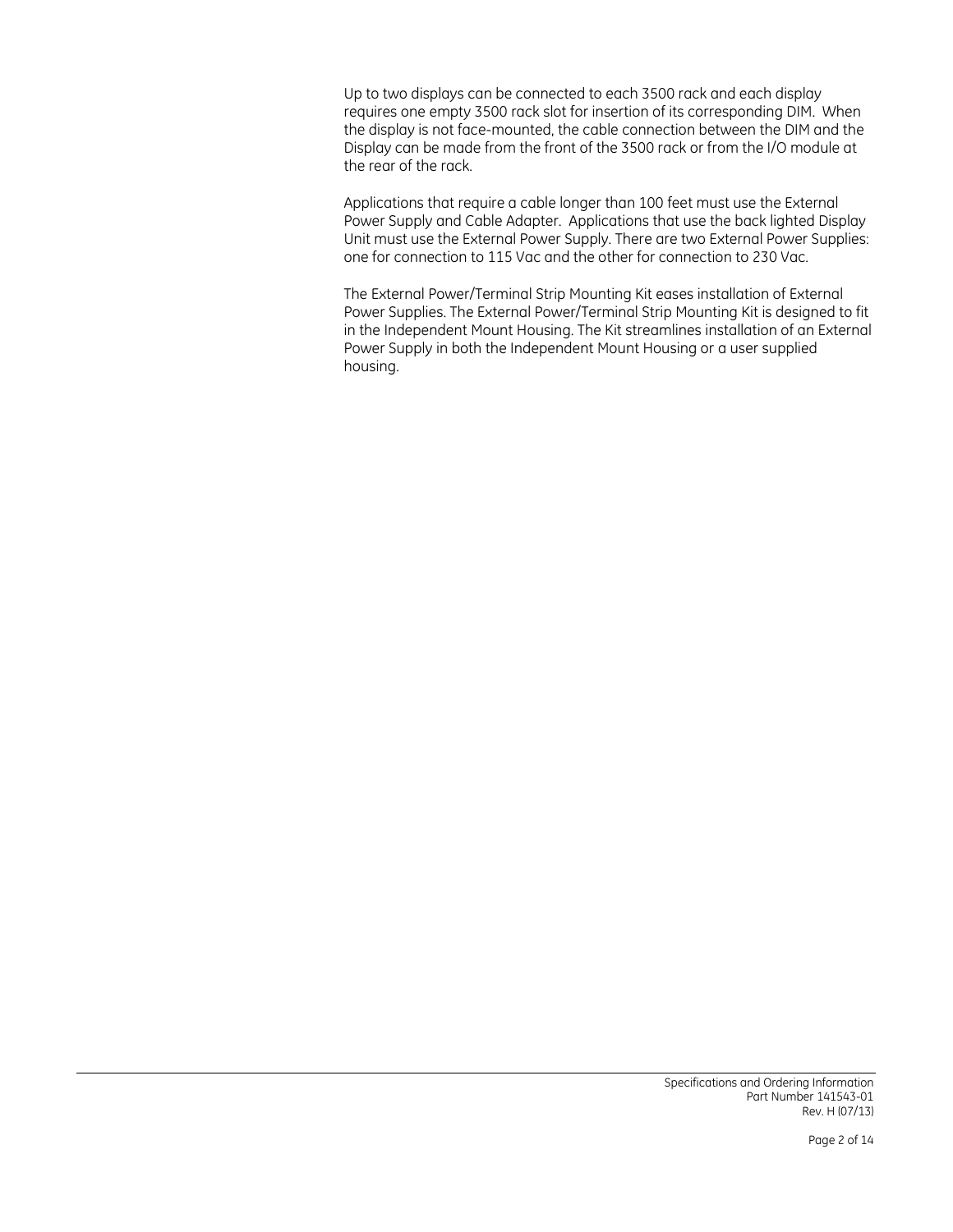|                                       |                                                                                                                  | Alert LED (8):                       |                                                                                                                                                   |
|---------------------------------------|------------------------------------------------------------------------------------------------------------------|--------------------------------------|---------------------------------------------------------------------------------------------------------------------------------------------------|
| <b>Specifications</b><br>Inputs       |                                                                                                                  |                                      | Indicates displayed channel(s)<br>above the LED is in Alert status.                                                                               |
| Power                                 |                                                                                                                  | Danger LED (8):                      |                                                                                                                                                   |
| Consumption:                          |                                                                                                                  |                                      | Indicates displayed channel(s)<br>above the LED is in Danger status.                                                                              |
|                                       | 15.5 watt maximum (Display Unit                                                                                  | <b>New Alarm LED:</b>                |                                                                                                                                                   |
|                                       | & Display Interface Module); 5.6<br>watt maximum (-01 Display Unit);<br>12.0 watt maximum (-02 Display<br>Unit). |                                      | Indicates new alarm has been<br>detected since the last<br>acknowledgment.                                                                        |
| Data Types:                           |                                                                                                                  | Reflective 640 x 200 Dots LCD:       |                                                                                                                                                   |
|                                       | Collects data, such as current<br>values and current alarm status,<br>via a high speed internal network.         |                                      | Displays data in graphical and<br>text format. LCD module is<br>reflective FSTN dot matrix type<br>without backlight. Ambient white               |
| Outputs                               |                                                                                                                  |                                      | light is required for acceptable<br>visibility. Best visibility is under                                                                          |
| <b>Display</b><br>Interface<br>Module |                                                                                                                  |                                      | indirect sunlight conditions, LCD<br>visibility decreases with<br>corresponding decrease in                                                       |
| OK LED:                               |                                                                                                                  |                                      | ambient light level. LCD exhibits<br>acceptable visibility under normal                                                                           |
|                                       | Indicates when the Display<br>Interface Module is operating                                                      |                                      | office lighting levels.                                                                                                                           |
| <b>TX/RX LED:</b>                     | properly.                                                                                                        | <b>Transflective</b><br>640x200 Dots |                                                                                                                                                   |
|                                       | Indicates when the Display<br>Interface Module is<br>communicating with other<br>modules in the 3500 rack.       | LCD:                                 | Displays data in graphical and<br>text format. LCD module is<br>transflective FSTN dot matrix type<br>with white electroluminescent<br>backlight. |
| <b>Display Unit</b><br>Unit OK LED:   |                                                                                                                  |                                      | Communication between the Display Unit and the                                                                                                    |
|                                       | Indicates when the Display Unit is<br>operating properly.                                                        | Display Interface Module             |                                                                                                                                                   |
| <b>Rack OK LED:</b>                   |                                                                                                                  | Hardware:                            |                                                                                                                                                   |
|                                       | Indicates rack is in OK status, all<br>channels are OK.                                                          |                                      | RS422 Interface.                                                                                                                                  |
| <b>Rack Alert LED:</b>                |                                                                                                                  | Protocol:                            |                                                                                                                                                   |
|                                       | Indicates rack is in Alert status, at<br>least one channel is in Alert.                                          |                                      | Supports GE's Bently Nevada*<br>proprietary protocol and Modbus*                                                                                  |
| <b>Rack Danger LED:</b>               |                                                                                                                  |                                      | protocol based on AEG PI-MBUS-<br>300 Rev. E Reference Manual.                                                                                    |
|                                       | Indicates rack is in Danger status,<br>at least one channel is in Danger.                                        | Channel<br>update rate:              |                                                                                                                                                   |
| OK LED (8):                           | Indicates displayed channel(s)<br>above the LED is in OK status.                                                 |                                      | 1 second, typical.                                                                                                                                |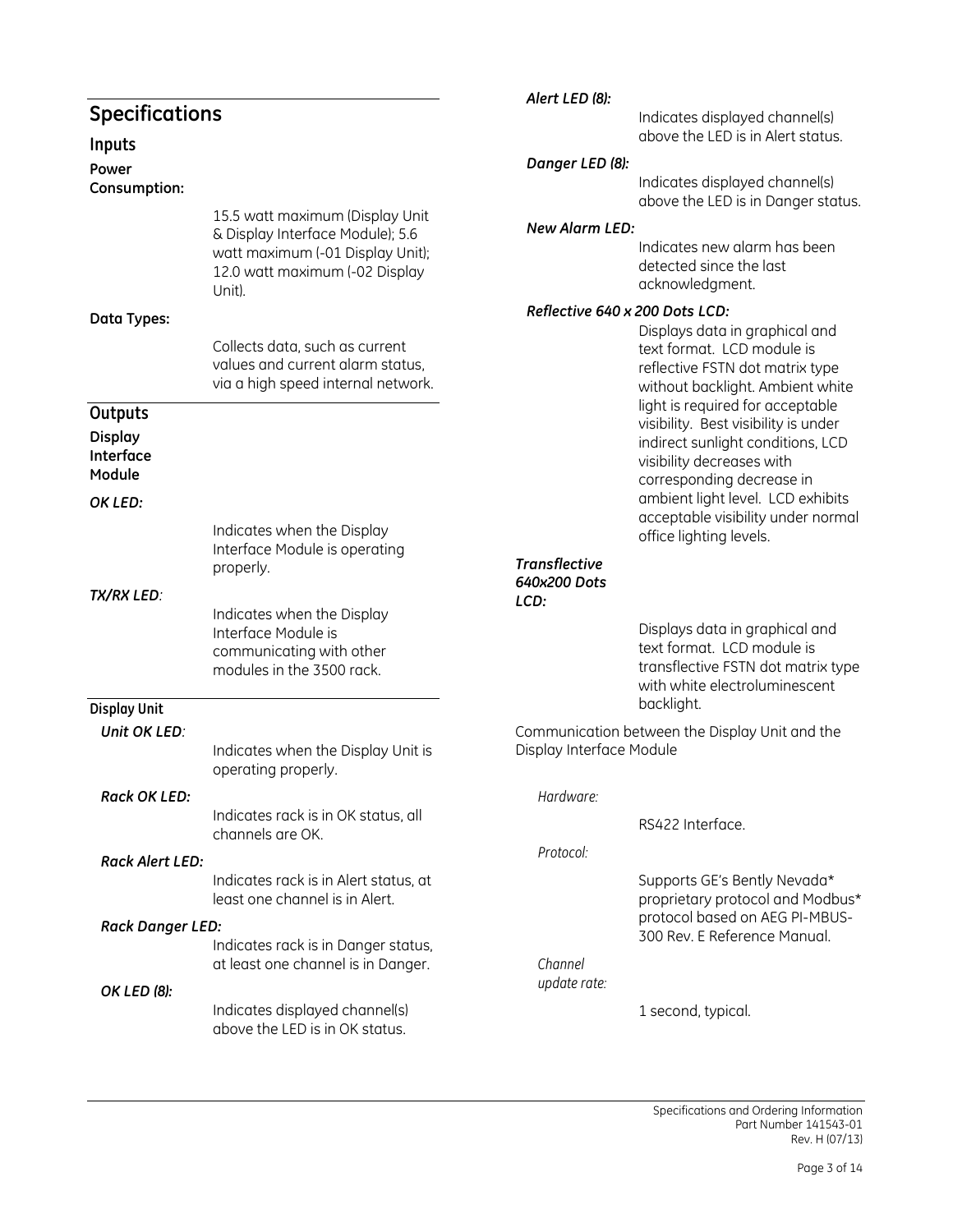| <b>Environmental Limits</b><br><b>Display</b>   |                                                             | Hazardous Area Appro<br><b>CSA/NRTL/C</b> |                                                             |
|-------------------------------------------------|-------------------------------------------------------------|-------------------------------------------|-------------------------------------------------------------|
| Interface<br>Module & I/O<br>Module             |                                                             | <b>Approval Option</b><br>(01)            |                                                             |
| Operating                                       |                                                             |                                           | AEx r                                                       |
| Temperature:                                    |                                                             |                                           | Grou                                                        |
|                                                 | -30°C to +65°C (-22°F to +150°F).                           |                                           | T4 @                                                        |
| <b>Storage</b><br>Temperature:                  |                                                             | <b>ATEX</b>                               | $(-22°$                                                     |
| Humidity:                                       | -40°C to +85°C (-40°F to +185°F).                           | <b>Approval Option</b><br>(02)            |                                                             |
| <b>Display Unit</b>                             | 95%, noncondensing.                                         |                                           | For S<br>with                                               |
| Operating                                       |                                                             |                                           | appro<br>$\langle \overline{\epsilon} \overline{x} \rangle$ |
| Temperature:                                    |                                                             |                                           | Ex nC                                                       |
|                                                 | -20°C to 65°C (-4°F to 149°F).                              |                                           | T4 @                                                        |
| <b>Storage</b><br>Temperature:                  |                                                             |                                           | $(-4°F)$                                                    |
|                                                 | -30° C to 80° C (-22° F to 176° F).                         | <b>Brazil</b>                             |                                                             |
| Humidity:                                       |                                                             | <b>Approval Option</b><br>(02)            |                                                             |
|                                                 | 95%, noncondensing.                                         |                                           | For S<br>with                                               |
|                                                 | <b>Compliance and Certifications</b>                        |                                           | agen                                                        |
| <b>EMC</b>                                      |                                                             |                                           | BR-E                                                        |
| Standards:                                      | EN 61000-6-2 Immunity for Industrial                        |                                           | T4 @                                                        |
| Environments<br>EN 55011/CISPR 11 ISM Equipment |                                                             | <b>South Africa</b>                       | $(-4 °F)$                                                   |
| Environments                                    | EN 61000-6-4 Emissions for Industrial                       | <b>Approval Option</b><br>(02)            |                                                             |
|                                                 | European Community Directives:<br>EMC Directive 2004/108/EC |                                           | For S<br>with<br>agen                                       |
|                                                 |                                                             |                                           | Ex nC                                                       |
| <b>Electrical Safety</b>                        |                                                             |                                           | Ex nC                                                       |
|                                                 |                                                             |                                           | T4 @                                                        |

Standards: EN 61010-1

> European Community Directives: 2006/95/EC Low Voltage

## ovals

AEx nA IIC: Class I, Zone 2, Div 2 ps A, B, C, D Ta =  $-30$  °C to  $+65$  °C  $\overline{P}$  to +150 °F)

**For Selected Ordering Options with ATEX/CSA agency**  ovals:

II 3/ (1) G EnL Gc] IIC T4 Gc Ta =  $-20^{\circ}$ C to  $+65^{\circ}$ C to  $+150^{\circ}$ F)

#### **For Selected Ordering Options with ATEX/North American agency approvals:**

 $\times$  nC [nL] IIC T4

Ta = -20  $^{\circ}$ C to +65  $^{\circ}$ C

to  $+150$  °F)

#### **For Selected Ordering Options with ATEX/North American agency approvals:**

CAL [ia] IIC T4

 $L$ AL  $[L]$  IIC T4

@ Ta = -20 °C to +65 °C

(-4 ºF to +150 ºF)

**Note:** When used with Internal Barrier I/O Module, refer to specification sheet 141495-01 for approvals information.

Specifications and Ordering Information Part Number 141543-01 Rev. H (07/13)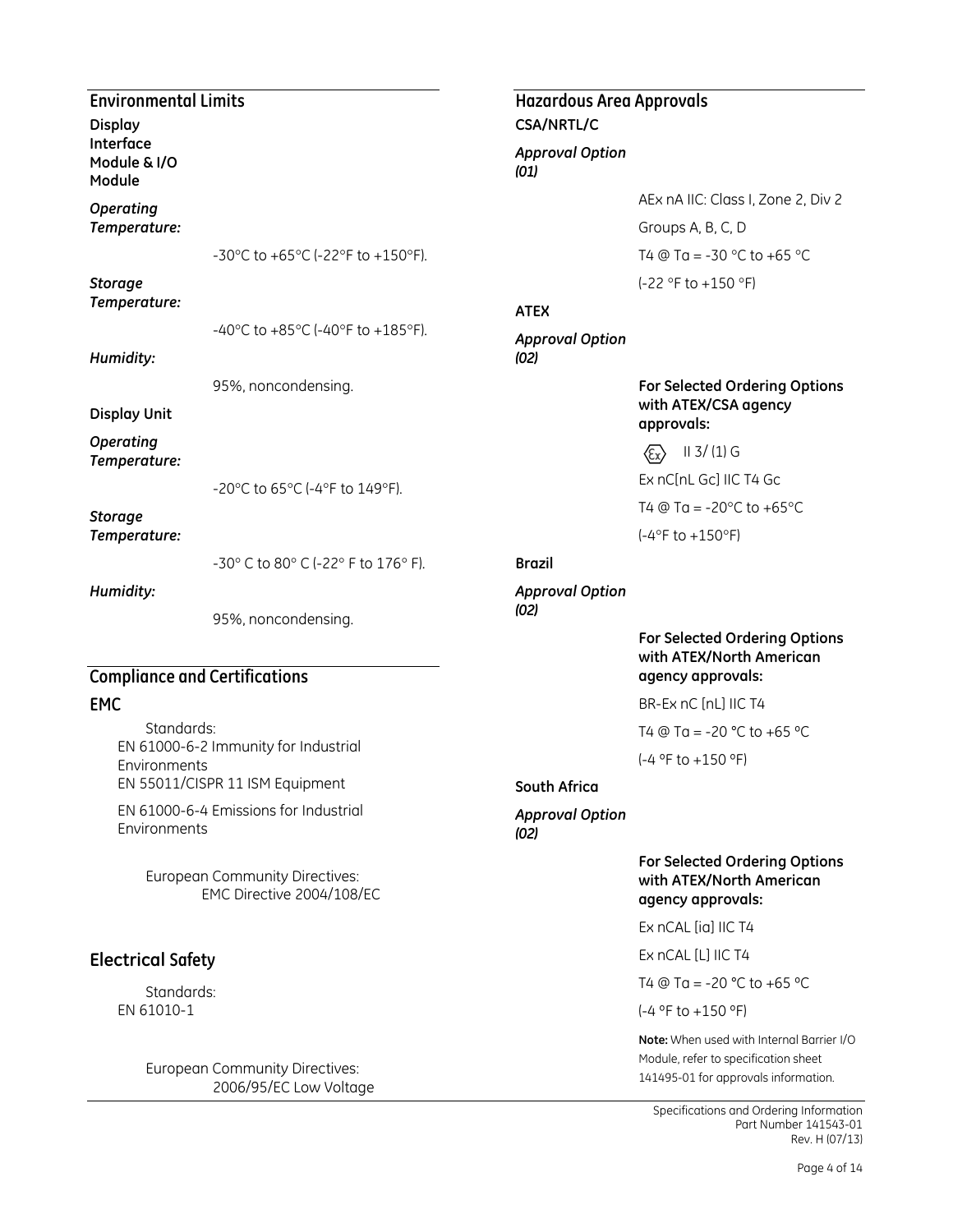For further certification and approvals information please visit the following website: [www.ge-mcs.com/bently](http://www.ge-energy.com/bently)

#### **Physical**

**Display Interface Module**

*Dimensions (Height x Width x Depth):*

> 241.3 mm x 24.4 mm x 241.8 mm(9.50 in x 0.96 in x 9.52 in).

*Weight:*

0.82 kg (1.82 lb.).

**Display Interface I/O Module**

*Dimensions (Height x Width x Depth):*

> 241.3 mm x 24.4 mm x 99.1 mm(9.50 in x 0.96 in x 3.90 in).

*Weight:*

0.38 kg (0.84 lb.).

#### **Display Unit**

*Dimensions (Height x Width x Depth):*

> 203.2 mm x 412.8 mm x 31.2 mm(8.00 in x 16.25 in x 1.23 in).

#### *Weight:*

2.1 kg (4.6 lb.).

### **Rack Space Requirements**

**Main Board:**

1 full-height front slot.

#### **I/O Modules:**

1 full-height rear slot.

## **Ordering Information**

#### **System Display 3500/93-AXX-BXX-CXX-DXX**

**A:** Mounting Option:

| n. Tiouriting option.                    |                                                                                                                                    |
|------------------------------------------|------------------------------------------------------------------------------------------------------------------------------------|
| 01                                       | System Face Mount (DIM must be<br>installed in slot 15, I/O module                                                                 |
| 02                                       | not included)<br>19-inch EIA Rack Mount (I/O                                                                                       |
| 03                                       | module included)<br>Panel Mount (I/O module                                                                                        |
|                                          | included)                                                                                                                          |
| 04                                       | Independent Mount (Stainless<br>Steel Housing, I/O module<br>included)                                                             |
| 05                                       | Back-lighted System Face Mount<br>(DIM must be installed in slot<br>15, I/O module included,<br>external power supply<br>required) |
| 06                                       | Back-lighted 19-inch EIA Rack<br>Mount (I/O module included,<br>external power supply<br>required)                                 |
| 07                                       | Back-lighted Panel Mount (I/O<br>module included, external<br>power supply required)                                               |
| 08                                       | Back-lighted Independent Mount<br>(Stainless Steel Housing, I/O<br>module included, external<br>power supply required)             |
| <b>B</b> : Mounting Distance/Cable Type: |                                                                                                                                    |
| 00                                       | No Cable Required                                                                                                                  |
| 01                                       | 10 Foot (3 metres) Cable (PVC)                                                                                                     |
| 02                                       | 50 Foot (15.24 metres) Cable<br>(PVC)                                                                                              |
| 03                                       | 50 Foot (15.24 metres) Cable<br>(Teflon®)                                                                                          |
| 04                                       | 100 Foot (30.5 metres) Cable<br>(PVC)                                                                                              |
| 05                                       | 100 Foot (30.5 metres) Cable<br>(Teflon <sup>®)</sup>                                                                              |
| C: External Power Supply:                |                                                                                                                                    |
| 00                                       | None                                                                                                                               |
| 01                                       | 115 Volt AC                                                                                                                        |
| 02                                       | 230 Volt AC                                                                                                                        |
| 0 <sub>3</sub>                           | <b>ATEX External Supply</b>                                                                                                        |
| D: Agency Approval Option:               |                                                                                                                                    |
| 00                                       | None                                                                                                                               |
| 01                                       | CSA/NRTL/C                                                                                                                         |
| 02                                       | ATEX/CSA (Class 1, Zone 2)                                                                                                         |

Specifications and Ordering Information Part Number 141543-01 Rev. H (07/13)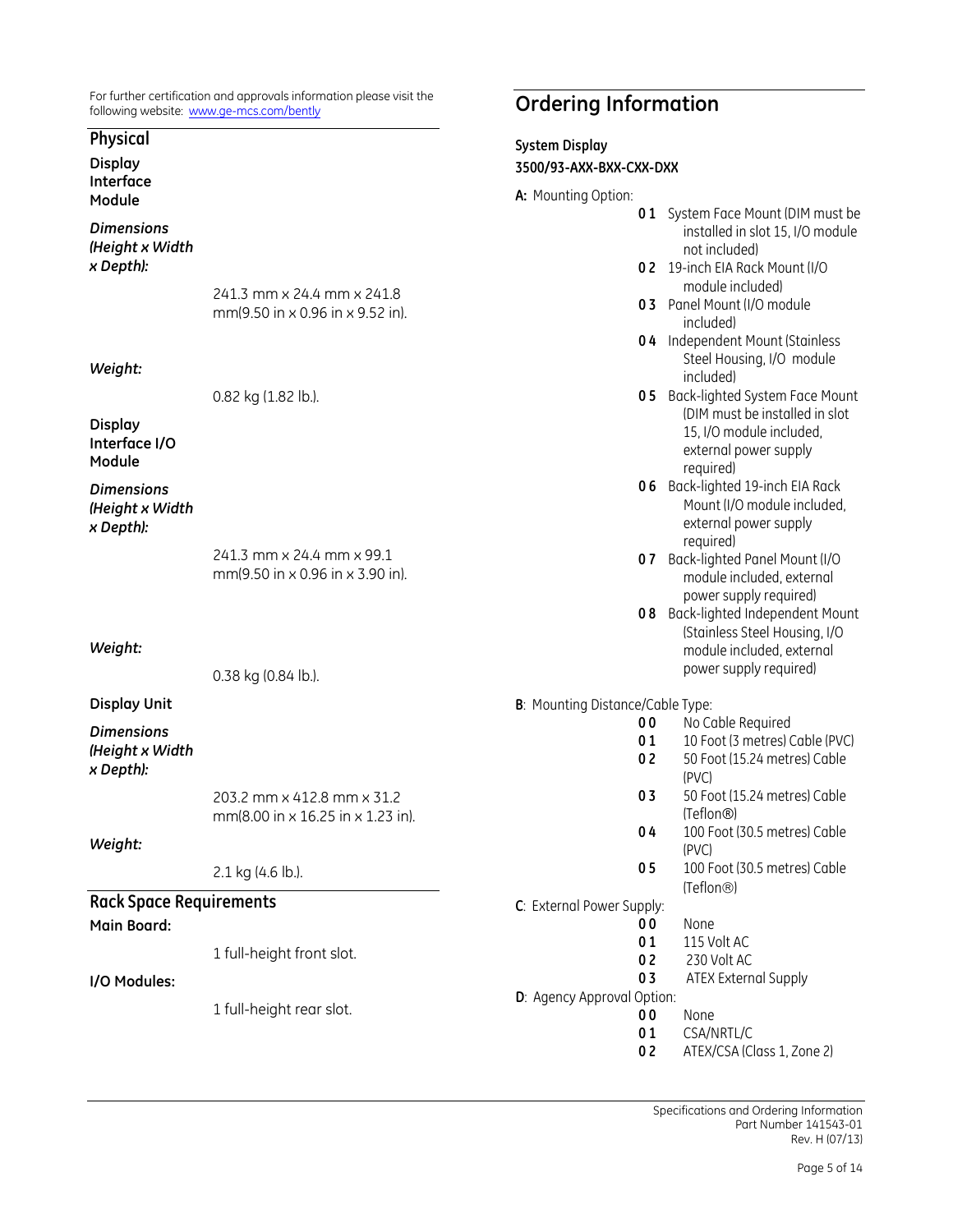| <b>Accessories and Spares</b> |                                                                     | 130121-02-02 |                                                                                     |
|-------------------------------|---------------------------------------------------------------------|--------------|-------------------------------------------------------------------------------------|
| 135785-01                     |                                                                     |              | 500 Foot (152 metres) Extension<br>Cable (Teflon <sup>®)</sup>                      |
|                               | 3500/93 Display Unit, non back-<br>lighted                          | 02200271     |                                                                                     |
| 135785-02                     |                                                                     |              | External Power Supply for 115<br>Vac                                                |
|                               | 3500/93 Display Unit, back-<br>lighted                              | 02200272     |                                                                                     |
| 137412-01                     | 3500/93 Manual                                                      |              | External Power Supply for 230<br>Vac                                                |
| 135799-01                     |                                                                     | 138227-01    |                                                                                     |
|                               | 3500/93 Display Interface Module                                    |              | Cable Adapter                                                                       |
|                               |                                                                     | 146085-01    |                                                                                     |
|                               |                                                                     |              | Power Cable                                                                         |
|                               |                                                                     | 137224-01    |                                                                                     |
| 135799-02                     |                                                                     |              | <b>System Mounting Assembly</b>                                                     |
|                               | 3500/93 Display Interface Module<br>(use with A05 thru A08 options) | 04309007     | (sheet metal for A01 & A05 options)                                                 |
| 135813-01                     |                                                                     |              | 4-40 X 0.63 Phillips head screw for<br>System Mounting Assembly, 4 are<br>required  |
|                               | 3500/93 Display Interface I/O<br>Module                             |              |                                                                                     |
| 175374                        |                                                                     | 04344178     |                                                                                     |
| 136634-0010-01                | ATEX External Power Supply                                          |              | 10-32 x 0.37 Phillips head screw for<br>System Mounting Assembly, 4 are<br>required |
|                               | 10 Foot (3 metres) Cable (PVC)                                      | 136978-01    |                                                                                     |
| 136634-0050-01                |                                                                     |              | 19" EIA Rack Mounting Adaptor (sheet<br>metal for A02 & A06 options)                |
|                               | 50 Foot (15 metres) Cable (PVC)                                     |              |                                                                                     |
| 136634-0050-02                |                                                                     |              |                                                                                     |
|                               | 50 Foot (15 metres) Cable<br>(Teflon <sup>®)</sup>                  | 136977-01    | Panel Mounting Clamp (sheet metal                                                   |
| 136634-0100-01                |                                                                     |              | for A03 & A07 options)                                                              |
|                               | 100 Foot (30 metres) Cable (PVC)                                    | 136976-01    |                                                                                     |
| 136634-0100-02                |                                                                     |              | <b>NEMA Gasket</b>                                                                  |
|                               | 100 Foot (30 metres) Cable                                          | 04300148     |                                                                                     |
| 130121-02-01                  | (Teflon <sup>®)</sup>                                               |              | 10-32 x 1.25 Phillips head screw for<br>Panel Mounting Adaptor, 4 are required      |
|                               | 500 Foot (152 metres) Extension<br>Cable (PVC)                      |              |                                                                                     |

Specifications and Ordering Information Part Number 141543-01 Rev. H (07/13)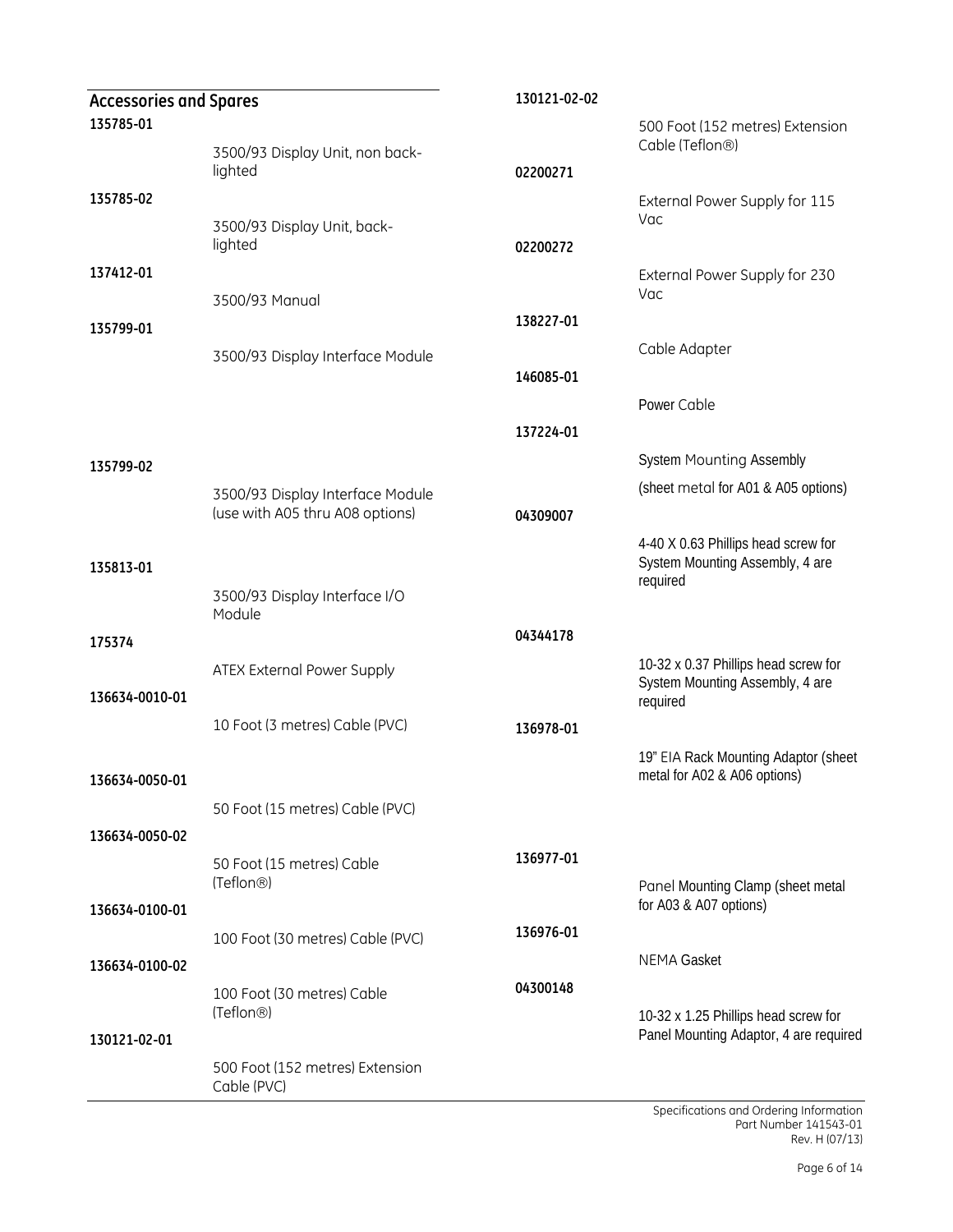| 137835-01 |                                                                     | 137833-01 |                                                                                       |
|-----------|---------------------------------------------------------------------|-----------|---------------------------------------------------------------------------------------|
|           | Independent Mounting Housing<br>(sheet metal for A04 & A08 options) |           | Mounting Plate                                                                        |
|           |                                                                     | 01660111  |                                                                                       |
| 138228-01 |                                                                     |           | <b>Terminal Strip</b>                                                                 |
|           |                                                                     | 04310447  |                                                                                       |
|           | External Power/Terminal Strip<br>Mounting Kit includes:             |           | 6-32 x 0.37 Phillips head screw for<br>Terminal Strip, 2 are required                 |
| 138227-01 |                                                                     | 04330900  |                                                                                       |
|           | Cable Adapter                                                       |           | $4-40 \times 0.18$ Phillips pan head<br>screw for Power Supply, 4 are<br>required.    |
|           |                                                                     | 04344178  |                                                                                       |
|           |                                                                     |           | $10-32 \times 0.37$ Phillips pan head<br>screw for Mounting Plate, 4 are<br>required. |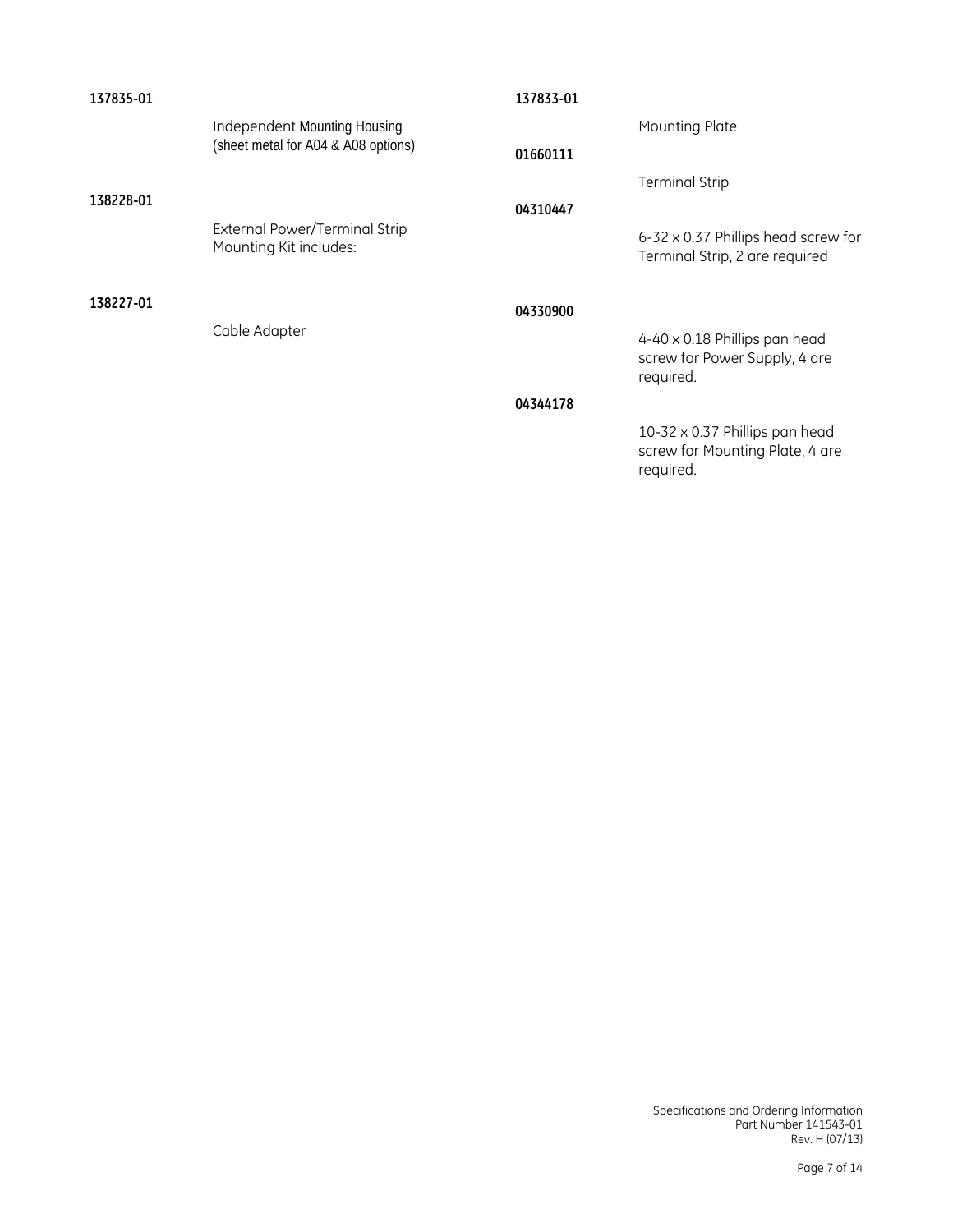## **Graphs and Figures**



- 1) LCD
- 2) Channel Status LEDs
- 3) New Alarm Event LED
- 4) Display Unit Status LED
- 5) Keyboard Control Panel
- 6) Rack Status LEDs

**Figure 1**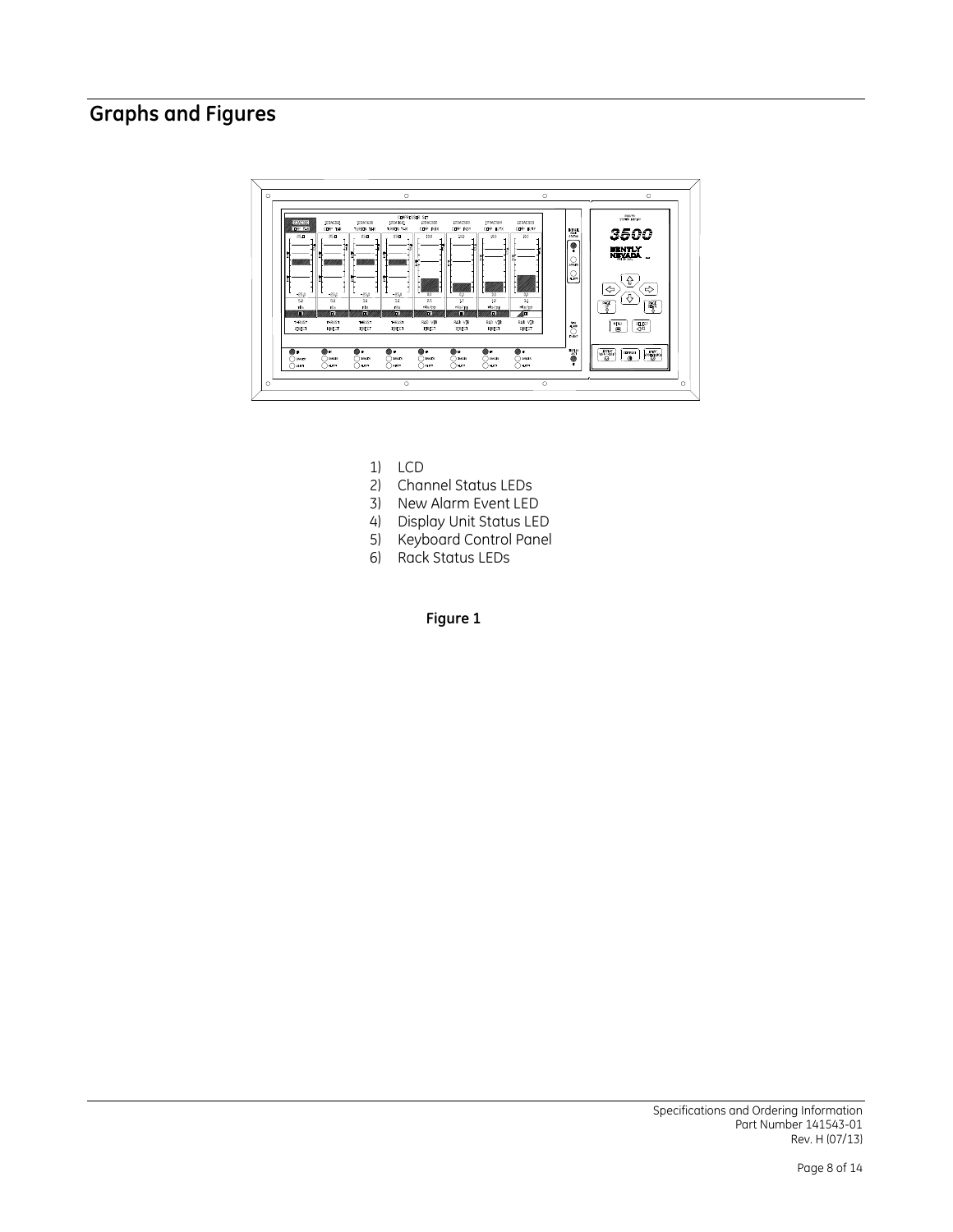

- 1) Display Interface I/O Module
- 2) Display Communications Port
- 3) Display Interface I/O Module

**Figure 2**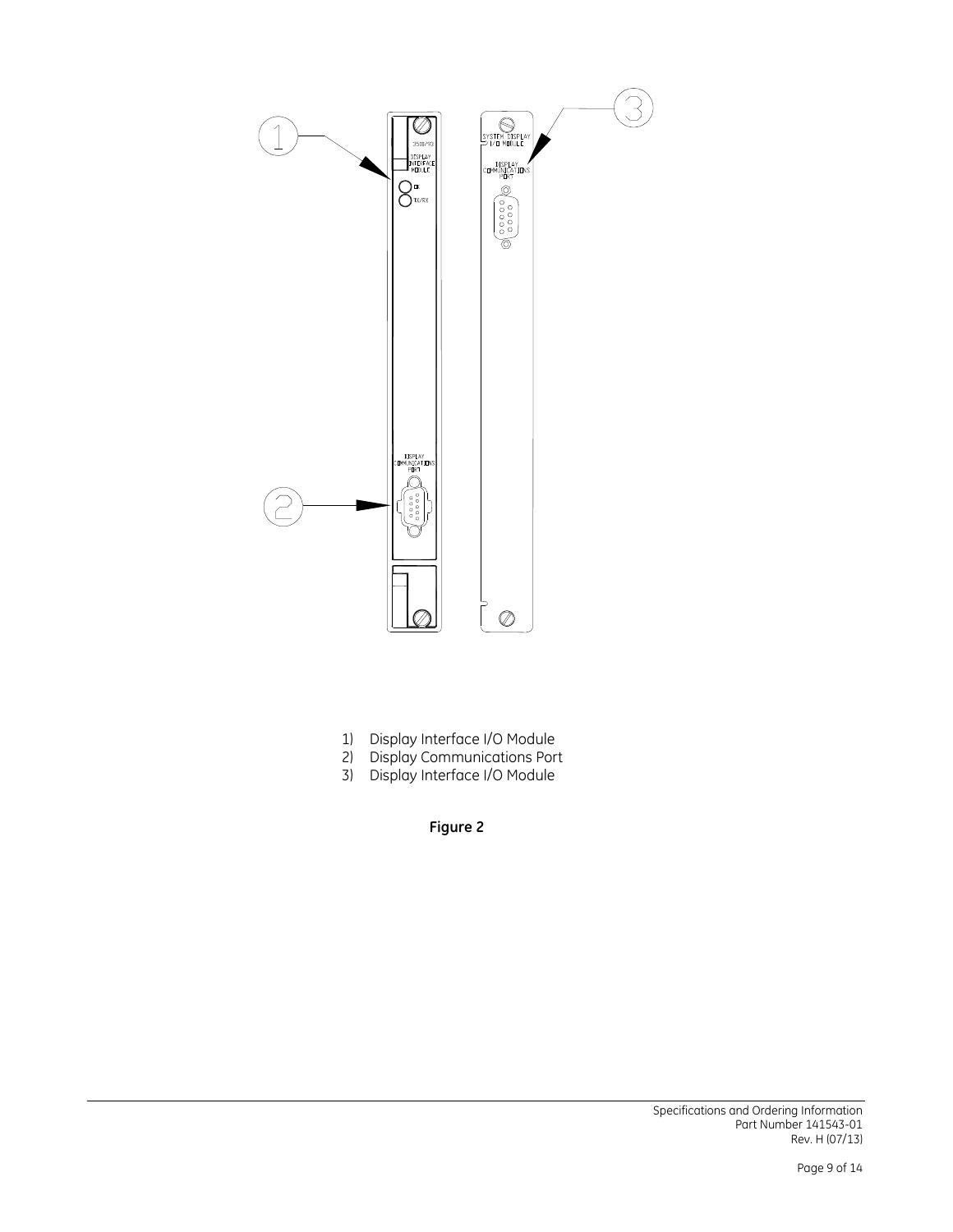



**Figure 3: System Face Mount Option**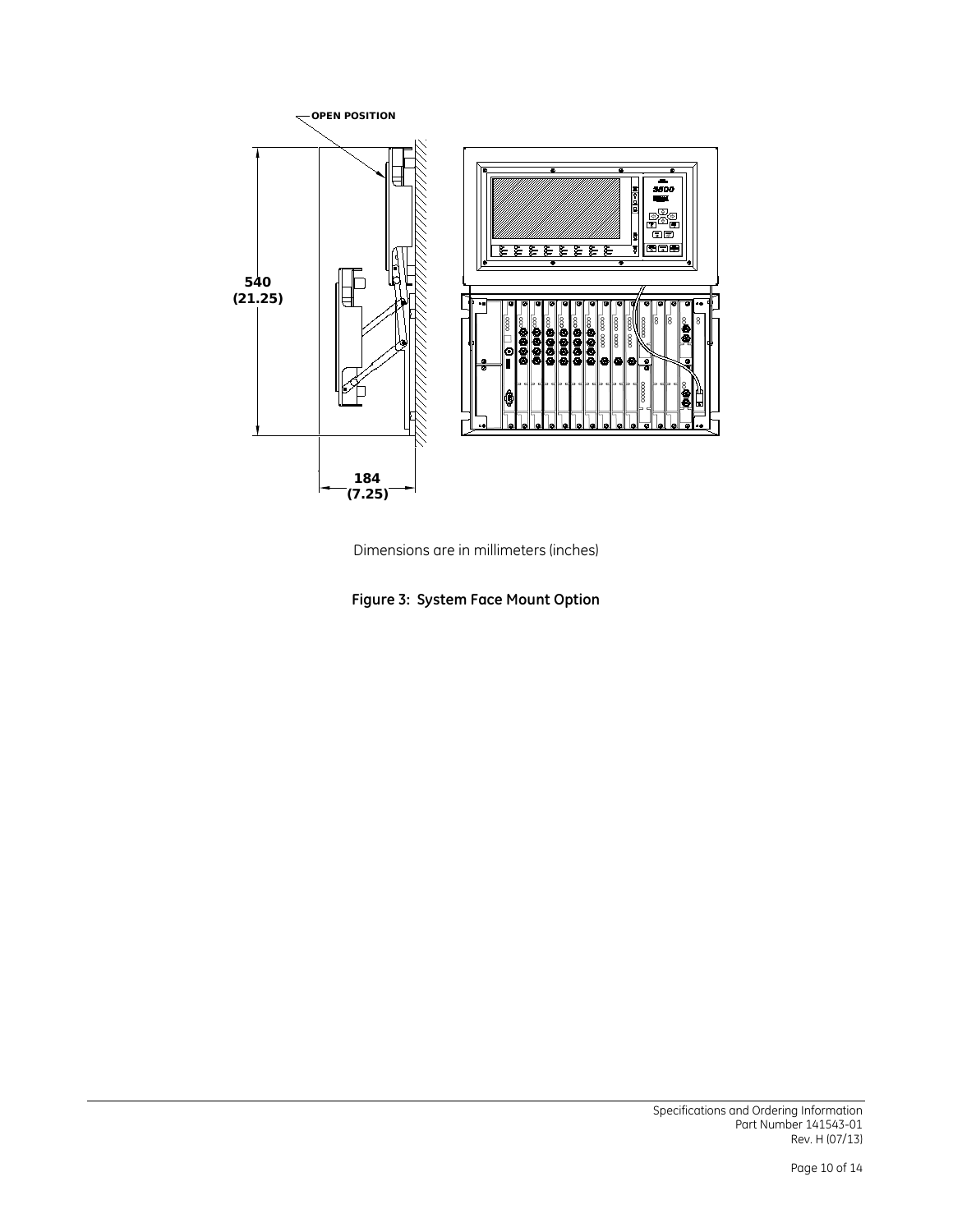

Dimensions are in millimeters (inches)





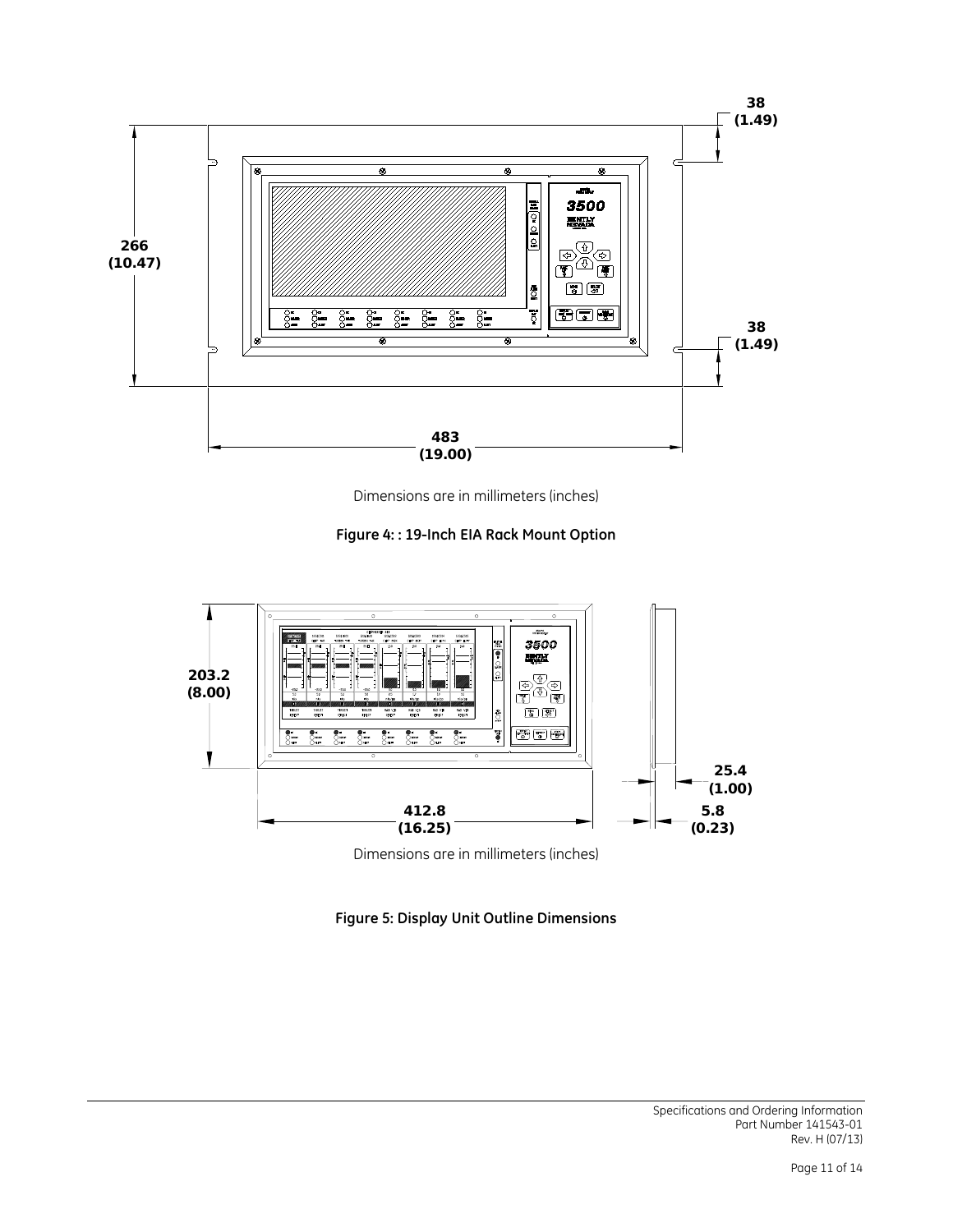

Dimensions are in millimeters (inches)

**Figure 6: Panel Cutout Dimensions For Panel Mount Option**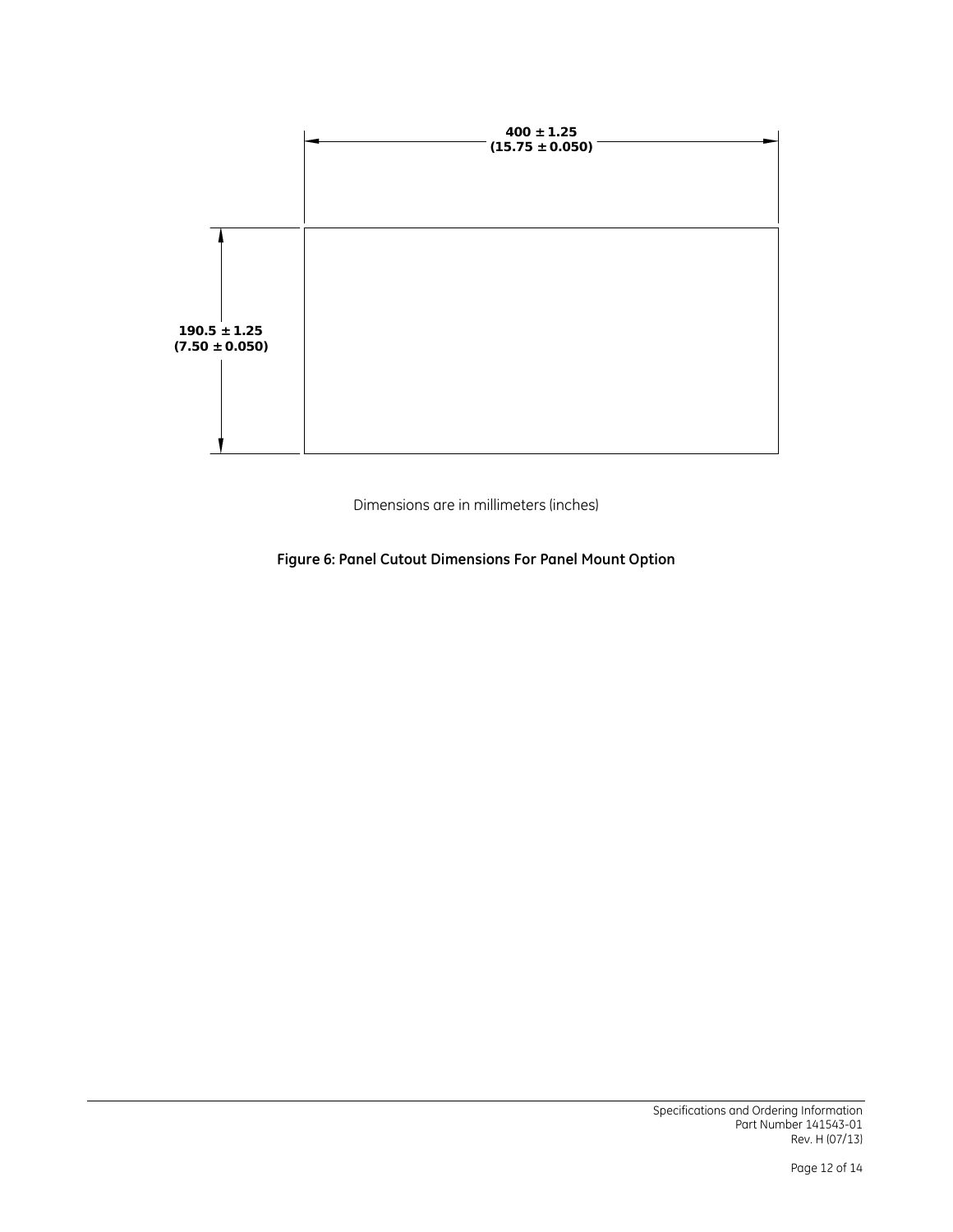

Dimensions are in millimeters (inches)

**Figure 7: Independent Mount Option**